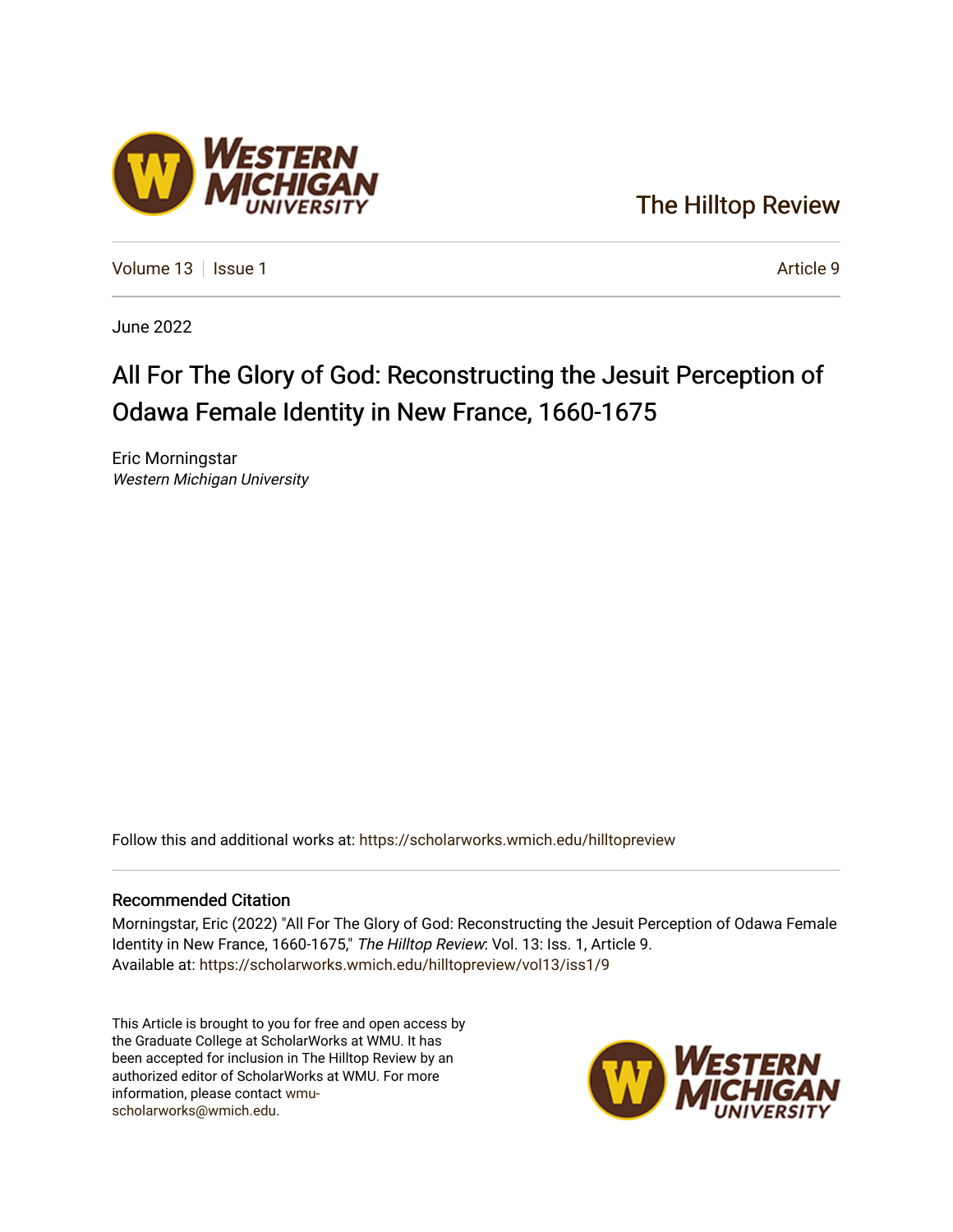# **All For The Glory of God: Reconstructing the Jesuit Perception of Odawa Female Identity in New France, 1660-1675** *By Eric Morningstar*

**Abstract:** The relationship between the French and the Odawa was a tumultuous one when compared to other Native-French relationships. This can be largely attributed to the European misperception of Odawa cultures and fierce independence. This was especially true in their dealings with women. When the French Jesuits arrived as missionaries to the Odawa, they found little cooperation with their mission to convert the "savages" to Christianity. Eventually, they came to view the vulnerable women, primarily mothers and widows, as their doorway into influencing the larger Odawa population. They could play on the desperation of these women, then use them as examples of Christian virtue to influence, subjugate, and eventually convert the "sinful, sexual" women and the men who were seeking wives and gain a strong foothold in the Native population.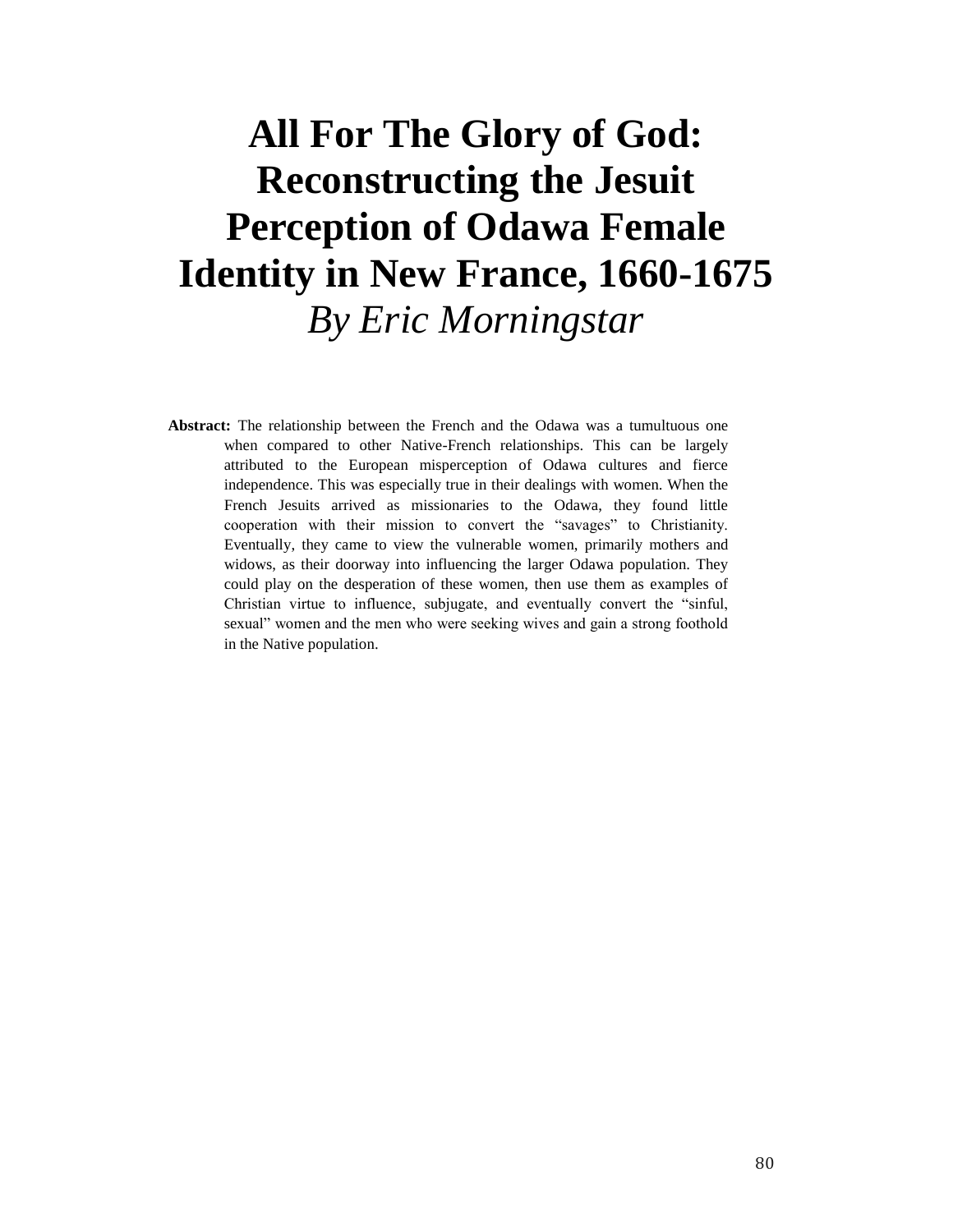#### **Introduction: A Brief Overview of the Historiography of the Odawa's Relations with the French and the Importance of Jesuit Relations**

Much of what is known about indigenous relations with the settlers of New France comes from the history of the fur trade, but the economic enrichment of the motherland and the establishment of a new colony only made up a part of the French-Native experience. French traders and missionaries developed relationships with various tribal groups including the Ojibwe, the Huron, the Potawatomi, and the Odawa. Of the many groups that dealt with the French, comparatively little has been written concerning the Odawa, including their experiences with the Jesuits who sought the conversion of native souls. While many scholars, such as Richard White, have discussed the Native-French relations as a sort of "Middle Ground"—a relationship founded on respectful reciprocity relations with the Odawa proved more difficult<sup>1</sup>. As a group of nations, they tended to maintain their own ambitions and were certainly unreceptive to the religious message of Christianity and to the Jesuits who preached it to them.

French impressions of the Odawa were frequently negative, however this was largely due to failings of European perception to recognize the culturally formed identities of native peoples. These impressions of the Odawa, and indeed many Native American groups, persist even today. Susan Sleeper-Smith has written extensively on the mischaracterization of Indigenous peoples in the Great Lakes region. In her book *Indian Women and French Men: Rethinking Cultural Encounter in the Western Great Lakes*, Sleeper-Smith criticized historians and lay people alike for continuing to favor the popular conceptions of Indians as primitive people clad in animal skins who have since disappeared from the land. In her estimation, historians are guilty of perpetuating this image by being skeptical of new studies emerging that describe the agency of Indigenous groups even as they faced cultural change as a result of contact with Europeans. Indeed, she wrote, "…Indians have existed as viable, distinct people from the earliest times to the present and [I] contend that, while encounter changed indigenous communities, it also encouraged the evolution of strategic behaviors that ensured cultural continuity." <sup>2</sup> For Sleeper-Smith, these misconceptions started with Europeans' first impressions of natives. In her 2018 book, *Indigenous Prosperity and American Conquest: Indian Women of the Ohio River Valley, 1690-1792*, Sleeper-Smith noted that Frenchmen such as Jacques-Charles de Sabrevois, who was commandant at Detroit at the beginning of the 18<sup>th</sup> century, considered the Odawa "…'not so neat or so well made.'" They were also far too engaged in the games and sports of their own culture. These included lacrosse and dish.<sup>3</sup> Despite

<sup>&</sup>lt;sup>1</sup> Richard White, The Middle Ground: Indians, Empires, and Republics in the Great Lakes Region, 1650-1815 (Cambridge: Cambridge University Press, 1991), 118-133. The term, "Middle Ground," as it appears throughout the current work, refers to either White's book or the concept therein defined by him. He wrote of the concept as pertaining to willing participants seeking, "…to justify their own actions in terms of what they perceived to be their partner's cultural premises…either perceived or actual…Any congruence, no matter how tenuous, can be put to work and take on a life of its own if it is accepted by both sides."

<sup>2</sup> Susan Sleeper-Smith, *Indian Women and French Men: Rethinking Cultural Encounter in the Western Great Lakes,* (Amherst: University of Massachusetts Press, 2001), 1-2.

<sup>3</sup> Susan Sleeper-Smith, *Indigenous Prosperity and American Conquest: Indian Women of the Ohio River Valley, 1690-1792* (Chapel Hill: University of North Carolina Press, 2018), 57. Dish was a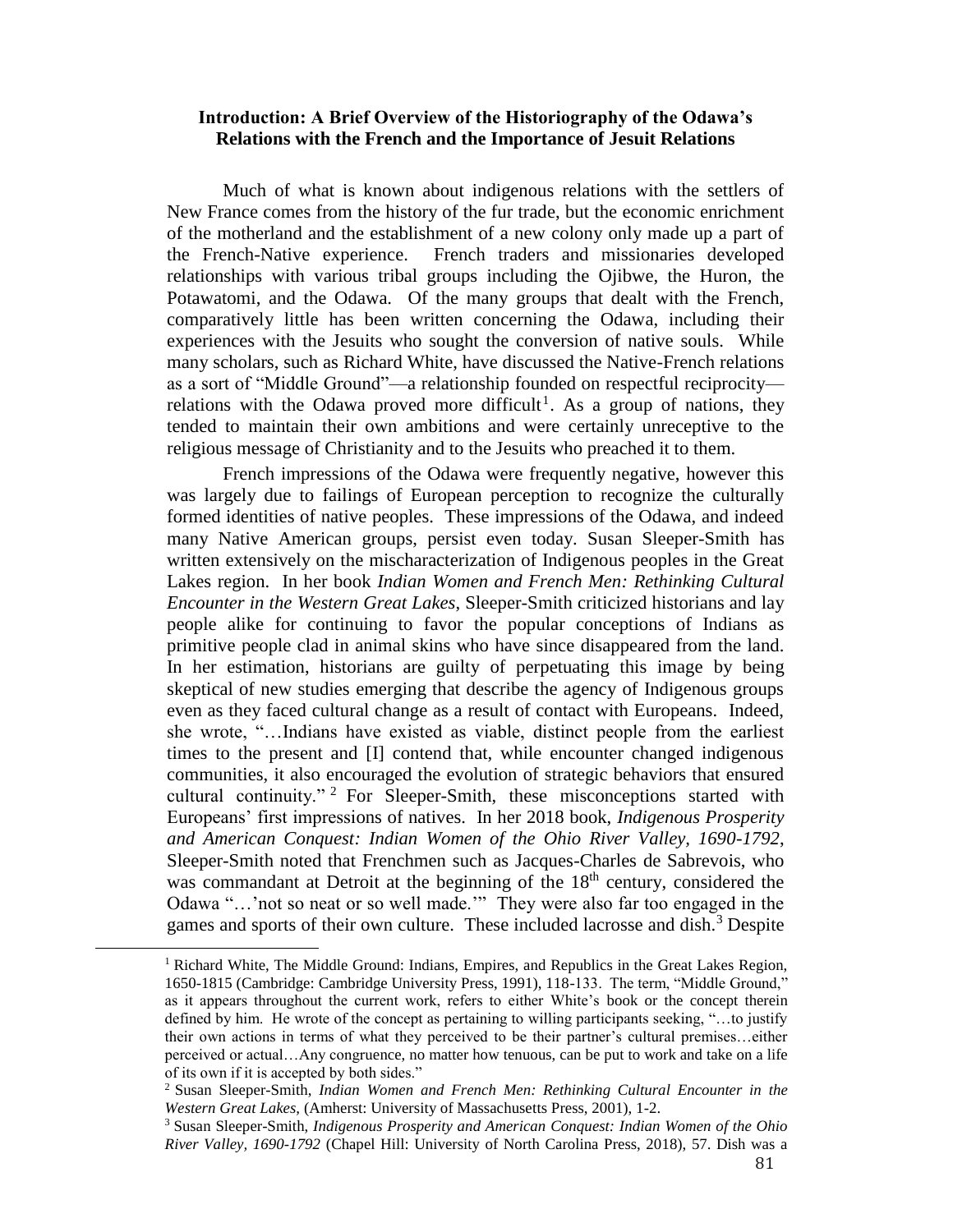these negative generalizations, Sleeper-Smith lauded Sabrevois' observations of Indian women and their roles in native society. He described their agricultural efforts as "'very industrious,'" and Sleeper-Smith promoted the use of more historical sources that were sensitive to gendered roles to allow for a more accurate representation of native agency and identity.<sup>4</sup>

The Odawa also may not have been as compliant in dealing in the French fur trade. During the  $17<sup>th</sup>$  century, they were willing to undermine French economic networks by working alongside the English who wished to trade illegally at Michilimackinac. English canoes began appearing there by 1685, and the Odawa encouraged them to return so that they could trade their furs for British goods instead, especially cloth.<sup>5</sup> Sabrevois noted just how industrious the Odawa proved to be, as were the Miami and Illinois, but it's not certain he recognized how focused they were on furthering their own inter ests. Near Montreal where there was a lack of forest runners, or *coureurs de bois*, who operated as independent fur traders, the Odawa became middlemen, gathering beaver pelts from the north to trade with the English.<sup>6</sup>

Odawa-French relations also fell short of the popular narrative of harmonious friendship and kinship with the French that characterized what is known as the Middle Ground in terms of warfare. Richard White commented in his book on the Middle Ground that the Odawa were not the greatest allies in the French confrontation with the Iroquois throughout their expedition in New France. The Odawa experienced many failures. On one occasion the Odawa attempted to poison the Iroquois with cornbread. The plot failed because a Huron woman who had been married to an Iroquois informed her son of the danger and he informed the rest of the Iroquois so that the mass assassination never took place.<sup>7</sup> In choosing poison as a weapon, the Odawa appeared less capable of more familiar forms of direct warfare with hatchet and firearm. That the plan was so easily foiled also possibly spoiled the image of the Odawa as expert warriors.

During the winter of 1661-1662, the French labeled the Odawa as woefully unprepared for the harsh weather conditions. The French saw the lack of preparation as amounting to cowardice, adding on to their negative perception of the Odawa regarding their lack of military prowess. White argued this using the observations of the famous French fur trader and explorer, Pierre-Esprit Radisson. Radisson, along with his brother in law, Médard Chouart des Groseilliers, lived among the Native tribes in New France, including the Ojibwe, Sioux, Huron, and the Odawa in the middle to late  $17<sup>th</sup>$  century. The pair also helped start the Hudson's Bay Company by aligning with the English businessmen in Boston.<sup>8</sup> According to White, Radisson described the Odawa as the, "'cursedest, unablest, the unfamous, and cowardliest people I have ever seen among four score

game of a chance involving six black and white colored stones placed into a bowl. Each player would shake the bowl to see how the stones would land. If all six stones were the same color, the player would receive six points. One point was awarded if only one stone was a different color.

<sup>4</sup> Ibid., 4.

<sup>5</sup> Ibid., 84-85.

<sup>6</sup> Ibid., 104.

<sup>7</sup> White, *The Middle Ground*, 3. \*For clarity, members of the Odawa and Huron clans were gathered together at this time.

<sup>8</sup> Germaine Warkentin, ed. *Pierre-Esprit Radisson: The Collected Writings.* (The Publications of the Champlain Society, 2012), 1:3.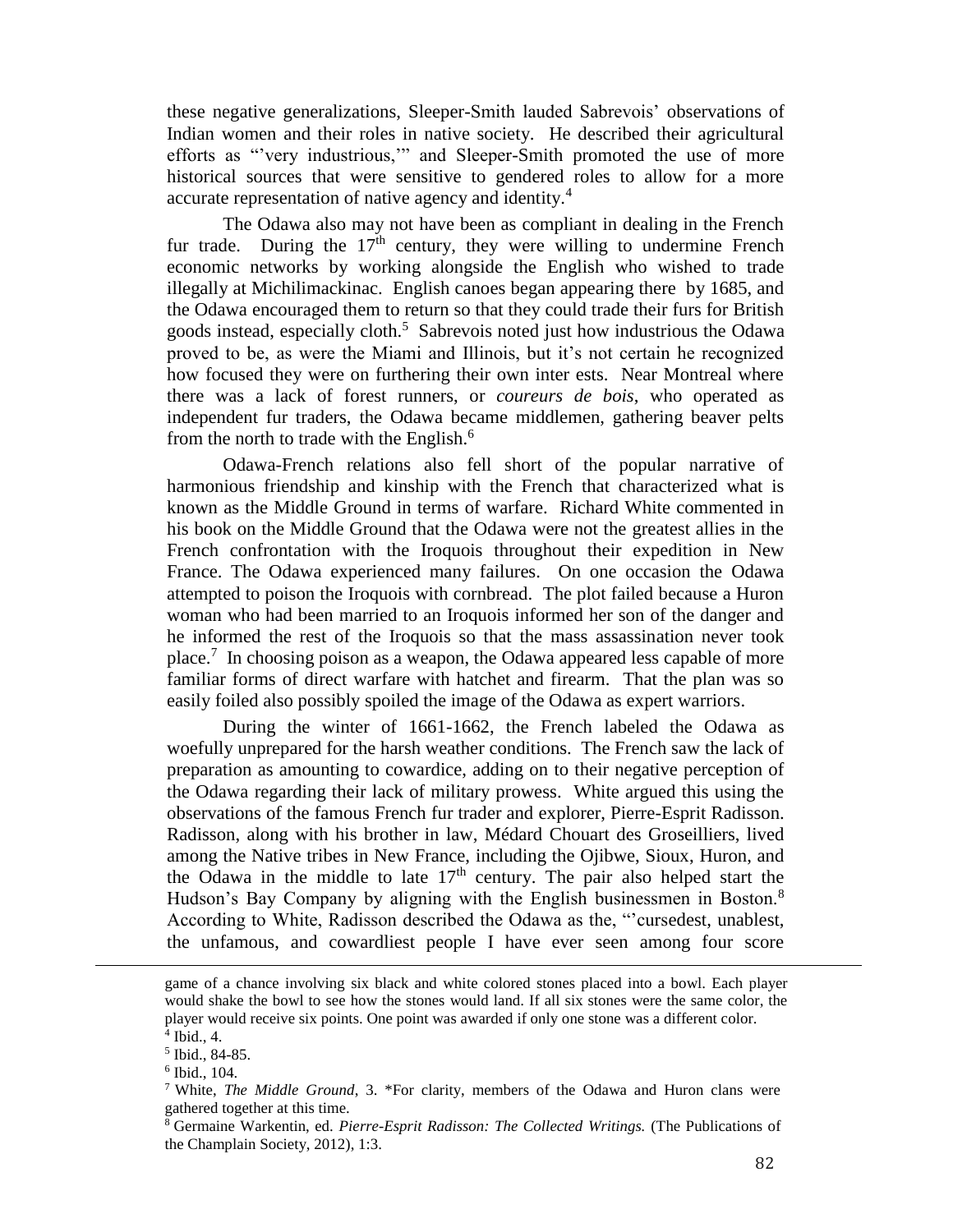nations."<sup>9</sup> He accused them of eating the dogs they had domesticated because the 150 Odawa families possessed very little food. They were so desperate according to Radisson that they scavenged the carcasses of animals that had been killed much earlier in order to consume bones and entrails. The men were so depleted by the end of winter that they even consumed their own bowstrings. They also consumed used beaver-skin diapers.<sup>10</sup>

Still, Radisson's estimation largely missed the intricate strategies and intelligence utilized among the Odawa to preserve themselves. The Odawa, like others of the Algonquin language group, engaged in the practice of exogamy. It wasn't appropriate for men to marry women who belonged to the same clan.<sup>11</sup> White noted, "The Ottawas…depended on kinship to obtain aid from the peoples of Green Bay against the Sioux…it would not be Algonquians who would bear primary responsibility for creating a larger alliance of all the refugee centers."<sup>12</sup> So, to the French explorers it seemed that the Algonquins existed in a state of dependency upon others, but this is a misconception. It was through Odawa exogamy that the Odawa kept an eye on their own ambitions by expanding their kinship groups, and this included marriages to the French. They formed extended kin networks for the purpose of prosperity more so than for preserving peaceful relations with the French. Such misconceptions of native identity and societal roles were not uncommon and they further illuminate how negative impressions were formed due to native reality not meeting European gendered expectations. For example, during the winter of 1659-60, Radisson and des Groseilliers offered presents to an unclear Algonquin group which comprised items like kettles, hatches, and knives for the men and items like vermillion paint (for makeup), combs, and needles for the women. The Frenchmen were disappointed when Algonquin women were as interested in using kettles and Algonquin men also desired the red paint. $^{13}$ 

Odawa resistance to French encroachment can especially be seen in their relations with the Jesuits who represented an extension of the empire and its church, which were inextricably linked. Cornelius J. Jaenen is a professor at the University of Ottawa who has focused his career on French-Native relations in New France as well as the history of the church in New France. In his *The Role of the Church in New France*, he wrote the following:

Religion was seen as the basis of civil society. Therefore, the state was religious…As for the New World, it was to be brought under Christian dominion…The French could not conceive of a church which was independent of state authority. The role of the church was to develop the civic and social conscience as well as the spiritual life of the colonists.<sup>14</sup>

The role of the church in New France thus served multiple purposes. On the one

<sup>9</sup> White, *The Middle Ground*, 8-9.

 $10$  Ibid.

<sup>11</sup> Michael McDonnell. *Masters of Empire: Great Lakes Indians and the Making of America*. (New York: Hill and Wang, 2015), 9.

<sup>12</sup> White, *The Middle Ground,* 22-23.

<sup>&</sup>lt;sup>13</sup> Bruce M. White, "The Woman Who Married a Beaver: Trade Patterns and Gender Roles in the Ojibwa Fur Trade," *Ethnohistory*, 46, no.1 (1999): 119.

<sup>&</sup>lt;sup>14</sup> Cornelius J. Jaenen. *The Role of the Church in New France* (Ottawa: The Canadian Historical Association, 1985), 4.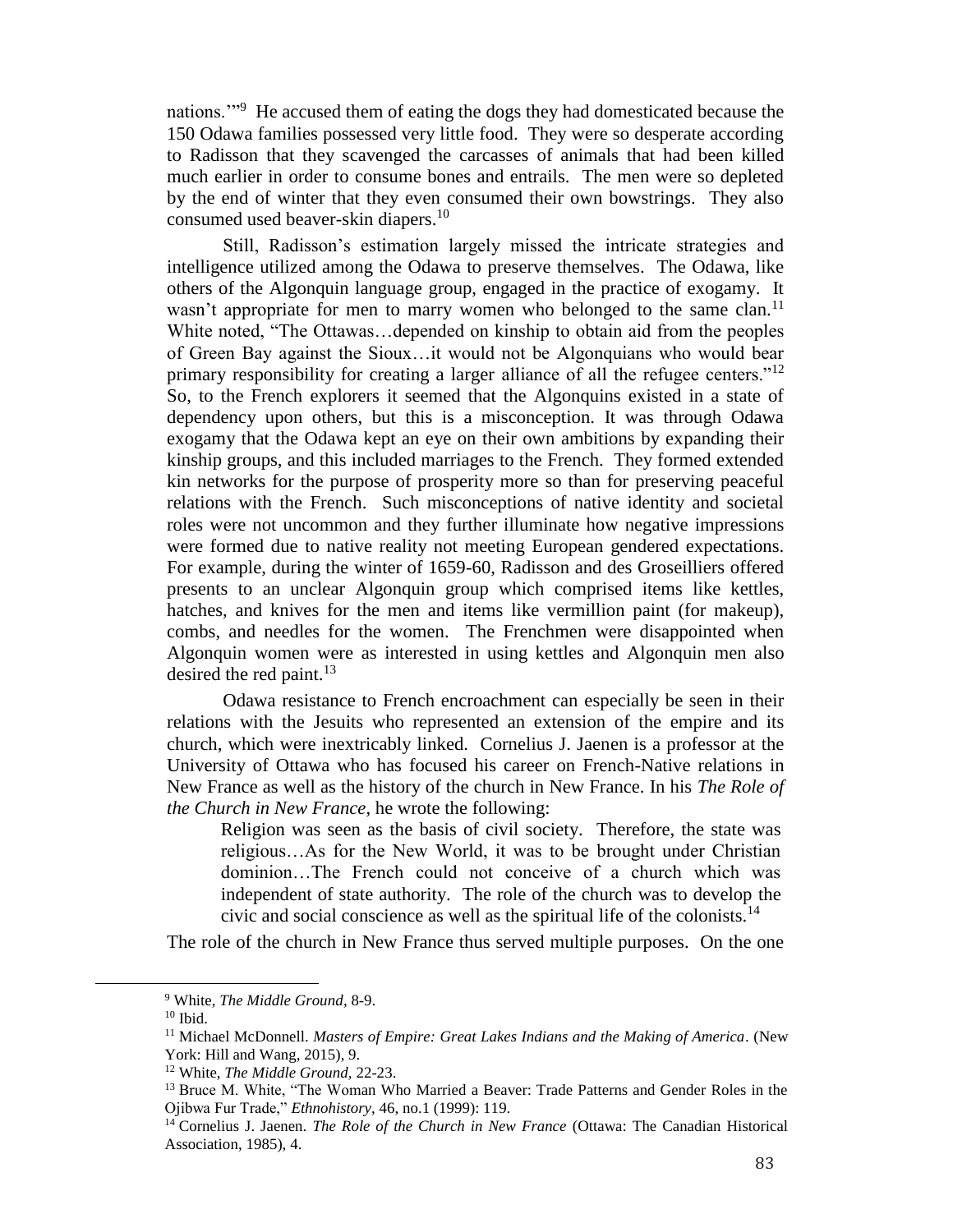hand, the Jesuits served the French government in its aims to develop an hospitable colony that could enrich the empire. They also, more foundationally, served the Catholic Church and its mission to spread the Gospel throughout the world for the conversion of souls. The Odawa were aware that the French had their limits when it came to religious tolerance, and they reacted by treating the missionaries harshly. $15$ 

Among the Algonquin groups they dealt with, the Odawa were particularly reluctant to embrace the Christian message, preferring retain their own culture. References to these difficulties appear in Father Jacques Marquette's letter to the Father Superior of the missions in the Relation of 1669-71. Of the Sinagaux Odawa he wrote,

The Nation of the Sinagaux Outaouaks is very far from the Kingdom of God, because of its extreme attachment, above all the other Nations, to indecencies, sacrifices, and jugglery. They turn Prayer to ridicule, and scarcely will they hear us speak of Christianity; they are proud and without intelligence, so that I think there is so little to be accomplished with this Nation that I have not even been willing to baptize the children who were well, or those who seemed able to escape disease,--contenting myself with being on the watch for the sick.<sup>16</sup>

Marquette's reluctance to even baptize healthy children speaks to the trouble of developing spiritual relations with the Odawa. As referenced earlier, the Jesuits perceived the glory of God's mission for them to convert the world even in the torture of the Iroquois and the deaths of their religious brothers. Marquette considered the Odawa behavior as blasphemy, making fun of prayer and refusing to listen to the word. Instead, they favored their own ways. Marquette described the Keinouché Nation in a similar way. He wrote,

The people of the Nation of Keinouché declare themselves boldly, saying that it is not yet time…one of whom, who is rather old, is looked upon as a wonder among the Savages…The Outaouaks, superstitious to an extraordinary degree in their feasts and their juggleries, seem to harden themselves to the teachings that are given them. $17$ 

The examples of the Sinagaux and Keinouché Odawa suffice to suggest that even among the Alongquins, the Odawa caused frustration among the Jesuits. They frustrated them so much that the same Jesuits who lauded the death of René Menard (who too suffered frustration for his efforts to convert the Odawa) as proof of God's will that they convert the savages. It was through this frustration that the Jesuits pursued a different strategy for their mission. Throughout the era of French presence, the Odawa struggled to maintain their culture and identities, and the Jesuits proved to be a strong opposing force to this aim. They sought to remake the "savages" in the Christian image and essentially erase centuries' worth

<sup>15</sup> White, *The Middle Ground*, 25-26.

<sup>16</sup> Thwaites, ed. *Relations,* 54: 171.

 $17$  Ibid., 171-173. \*Keinouché is the Algonquin word for pike fish. The nation was a member clan of the Odawa.

The term "Jugglers" (those performing the "juggleries") is referred to elsewhere in the *Relations*. In volume 33 and the report from 1647-1648, Father Paul Ragueneau refers to Jugglers among the Hurons, Odawa, and other Algonquin tribes settled along Lake Huron. Jugglers were medicine-men, called Saokata by the Natives, who could see the desires of the soul and frequented the sick.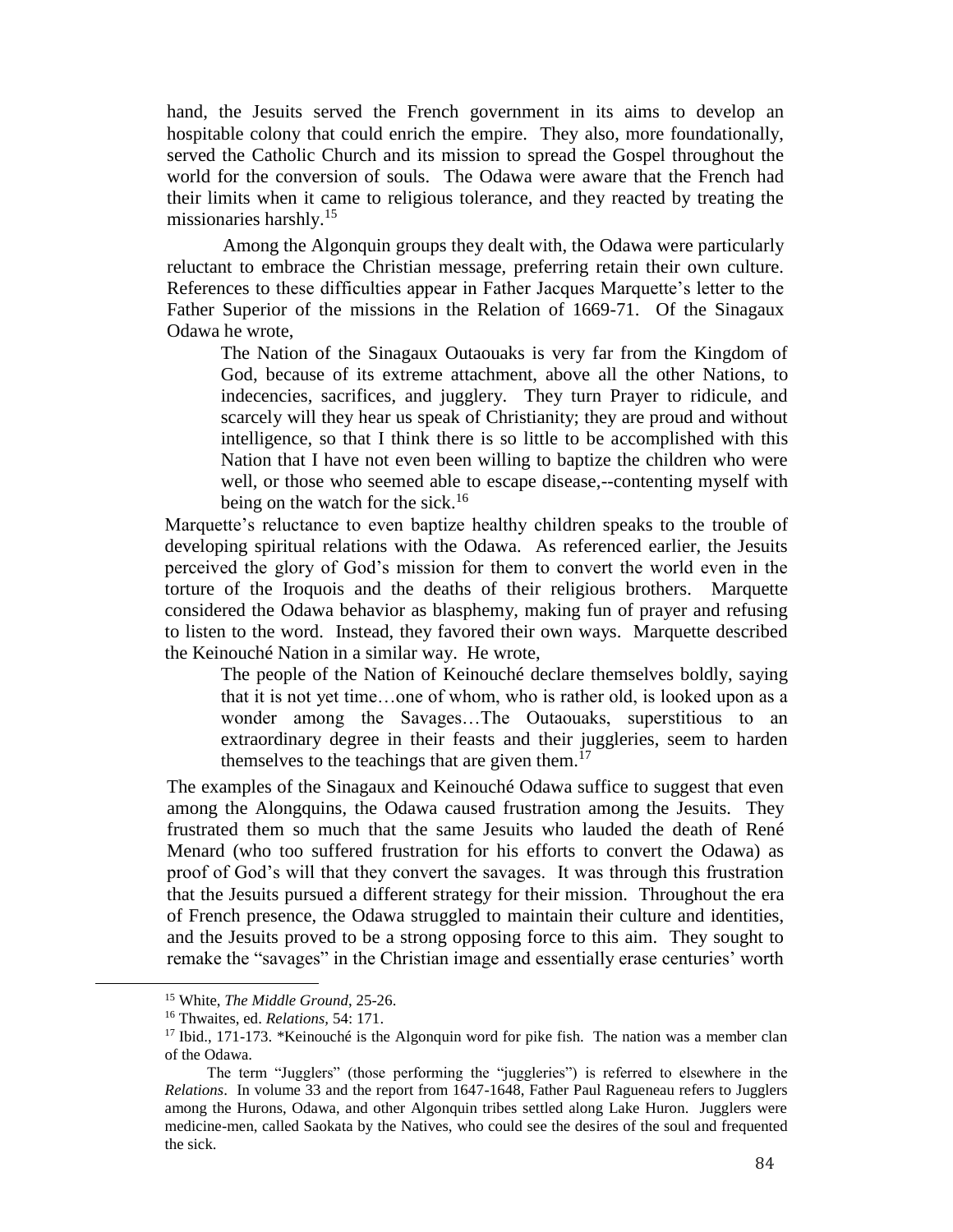of history and custom. Further, the Jesuits, in their difficulty in establishing a Christian following among the Odawa, focused on women as points of entry to spiritual salvation. In so doing they exploited women and sought to provide a model of the perfect convert.

The Jesuits in New France from 1660 to 1675 paid attention to the concept of female gender among the Odawa as it pertained to the conversion process. Gender, and basically all societal roles were seen through the psychological lens of the Christian mission. Prior to conversion, women were treated like other savages devoid of Christian learning and salvation. The Jesuits did acknowledge some sense of Odawa gender roles, however, especially that of the mother. They used this role to manipulate women and to further their goals of conversion. If a female member converted, she was immediately adopted as a Christian, and she was perceived like other Christian women. This meant the Jesuits saw converted Odawa women as inferior to men and more susceptible to giving into temptation and sin. They of course rationalized this patriarchy through the traditional understanding of original sin and man's expulsion from the Garden of Eden.

Extensive use of Jesuit writing may be criticized when writing their history, and this is because of the presumed bias and hyperbole in the documents. It is an unnecessary concern for the present paper because any bias and hyperbole would only penetrate deeper into the Jesuit perception. That Father Hierosme Lalement described earthquakes in 1662 and 1663 as supernatural phenomena that were accompanied by such marvels as flying serpents, balls of fire in the night sky, and meteors thunderously issuing forth from the Moon, <sup>18</sup> should not discourage the inclusion of his voice. The religious believed that God could control the Earth and all within it to reveal His will, just as Christ could calm the seas.

#### **The Primacy of Conversion**

In analyzing how the Jesuits in New France perceived and used gender conceptions in their relations with the Odawa, it is first necessary to ground this analysis in the reality that the Jesuits basically saw all societal roles and action in terms of their Christian mission: the conversion of the natives. They prefaced many of their reports with notes that conversion was their primary goal in all things. They described their own hardships as a way to glorify their mission, and they also framed nearly all reports of events in this fashion, including death, torture, and warfare.

From the first of their compiled relations in 1610, the Jesuits communicated their primary mission was the conversion of natives. Marc Lescarbot was a parliamentary advocate and lawyer who spent the winter of 1606- 7 at Port Royal, and the following spring he explored the harbor of St. John and the River St. Croix.<sup>19</sup> Writing to the queen in 1607, Lescarbot highlighted the spread of Christianity as of the utmost importance to the glory of the nation. He wrote,

<sup>18</sup> Reuben Gold Thwaites, ed., *The Jesuit Relations and Allied Documents: Travels and Explorations of the Jesuit Missionaries in New France 1610-1791* (New York: Pageant Book Company, 1959), 48:37.

<sup>19</sup> Thwaites, ed., *Relations*, 1:306-307.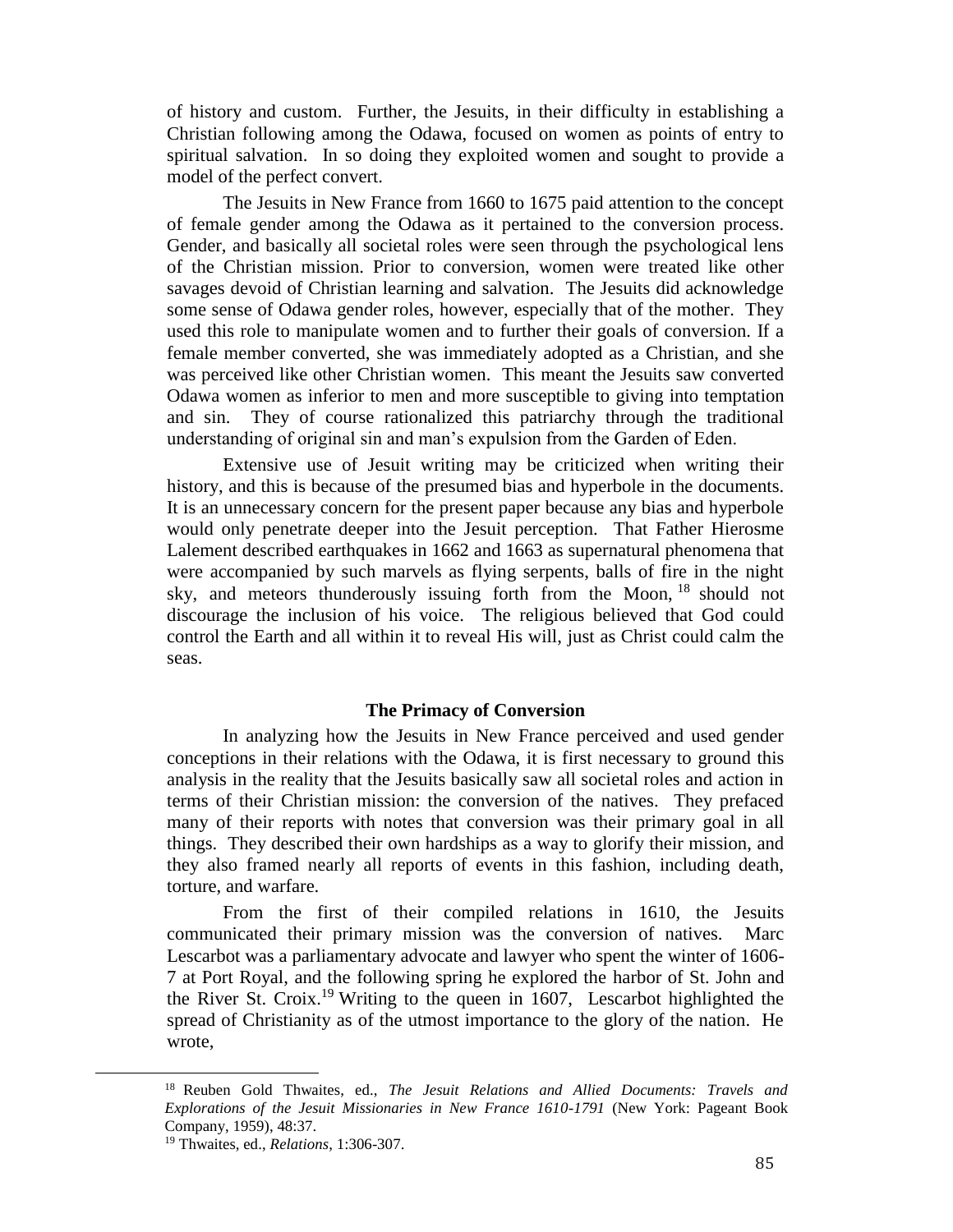God having created me a lover of my country and zealous for its glory, I cannot do less than impart to it whatever affects its interests; and so doubtless it will be greatly encouraged by the tidings that the name of Jesus Christ has been proclaimed in the lands beyond the sea, which bear the name of France.<sup>20</sup>

Still, from the first Jesuit narratives from New France, the spread of Christianity was not soley for national glory. The Jesuit mission was a spiritual mission first and foremost. The first true narrative of the relations is titled, "La Conversion des Sauvages qui ont esté baptisez en la Nouelle-France, cette annee 1610," and Lescarbot wasted no time informing his reader of the severity of the religious mission. Alluding to the book of St. Matthew, he stated at the beginning of the narrative, "…This Gospel of the kingdom, shall be preached in the whole world, for a testimony to all nations, and then shall the consummation come."  $21$ Immediately one notes that the Jesuits could not conceive of themselves as only French. They were Christians serving the "whole world" and "all nations." This general preface to the conversion process was followed by a scolding and admonition over the failure to adhere to Christian duty to spread the gospel. He stated, "…I have complained enough in my History of the cowardice of these later times, and of our lack of zeal either in reclaiming these poor erring ones, or in making known, exalted, and glorified, the name of God in the lands beyond the seas, where it never has been proclaimed."<sup>22</sup> The failure to make the New World a Christian world was seen as the Jesuits' responsibility, and that world could not even begin to form an appendage of France's empire until conversion was complete. Lescarbot added, "And yet we wish that country to bear the name of France, a name so august and venerable that we cannot, without a feeling of shame, glory in an un-Christianized France."<sup>23</sup> There was no glory in a pagan world, and it is clear from this early report that the Jesuits really only possessed a rudimentary but binary conception of identity in New France at the beginning of the 17<sup>th</sup> century. There were only Christians and "savages" that must be saved. From a Christian missionary perspective, the world could not be conceived of in another fashion, and this ideology would frame the many experiences of the Jesuits in New France, including their own hardships, deaths, and warfare.

The divide between the Christians and "savages" persisted in the Jesuit perception and continued to be of singular importance, even as the French engaged the Iroquois in their many wars. Hierosme Lalemont, who became a Jesuit at the age of 17 in 1610, served as a missionary in New France nearly continuously until his death in 1638. He served as a superior in Huron missions and became general superior at Quebec in 1645. He left in 1656 when he was called back to France to take a university position, but he returned in 1659 to become Vicar-General of Quebec.<sup>24</sup> Writing to the Reverand Father André Castillon in 1663, Lalemont stated, "The Iroquois, hitherto invincible, have met

 $20$  Ibid., 55.

 $21$  Ibid., 59. \*Title translates to "The Conversion of the Savages who have been baptized in New France, this year 1610."

<sup>22</sup> Ibid., 63.

<sup>23</sup> Ibid.

<sup>24</sup> Kevin Knight, "Jerome Lalemant," New Advent, The Catholic Encyclopedia, accessed 4/04/2020, https://www.newadvent.org/cathen/08752c.htm.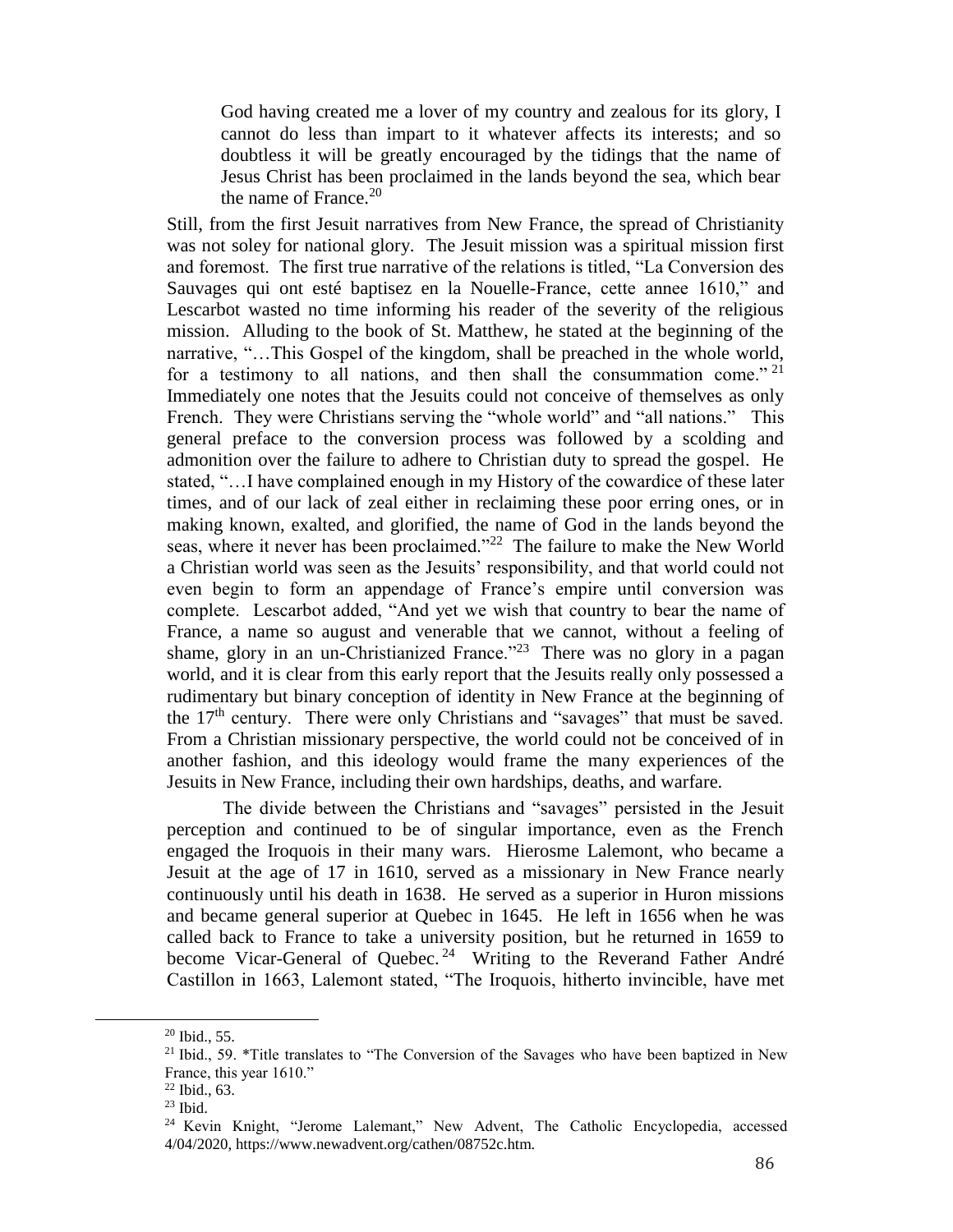with defeat on all sides at the hands of the Savage Nations allied to us, and of our Christian Algonquins, who have been victorious by the aid of the most Holy Virgin."<sup>25</sup> Lalemont revealed several elements of the Jesuit perception of the other during their mission in New France. The Jesuits perceived others in terms of their status in the conversion process. The French may have possessed native allies, but if they had not converted, the Jesuits could only consider them part of the "Savage Nations." Meanwhile for those who had converted, members of the Algonquin tribal group (of which the Odawa are a part), they could be counted among the flock and even worthy of the intercession of Mary. They were not seen as Algonquins but as Christian Algonquins. Unconverted Odawa had been victorious in battle through another, lesser, natural mechanism.

Regardless of the environment of war, the Jesuits continued to write of their experiences in terms of their Christian mission of conversion. Members of the allied nations settled within the vicinity of Quebec in 1663 continued to receive baptism, and generating new converts proved more important than many horrors. Lalemont commented,

Despite the raids of the Iroquois, God has been able to choose his Elect, not only from among the remote Nations…but also from among those dwelling four and five hundred leagues from us, where more than two hundred children, baptized before dying, have carried their innocence to Heaven.<sup>26</sup>

These words lead one to assume the Jesuits had begun making more personal distinctions when it came to identity, beyond the Christian/savage divide. This was simply not the case, even though the Iroquois were named specifically, with allied and enemy lines clearly delineated. This suggests the Jesuits may have acknowledged the French national causes, but Christian conversion remained the primary concern. Lalemont stated as much when describing the Jesuit outreach efforts to the Iroquois. He wrote, "Even among the Iroquois, our enemies, more than three hundred children have received this favor [baptism] at the hands of our Frenchmen who were captives in their country—God using our afflictions and losses to secure the happiness of his Elect."<sup>27</sup> Enemies and allies in the French war simply didn't matter as much in the Jesuit worldview compared to the creation of new Christians in a land that must be Christian. Hardships, "afflictions and losses," were only important as revelation of God's will that the natives be converted. Lalemont left no room for doubt how dominant this view was. Even after reflecting on French suffering he stated, "The past makes us hope everything for the future, Canada being a work of God, and the conversion of the Savages having been the chief motive for the establishment of the Colonies there planted."<sup>28</sup>

To the modern reader, Lalemont's words are troubling. Here is a Jesuit proclaiming the Good News to France, and this news included the death of 200 children. Had they not been baptized, one wonders skeptically whether or not their departure would have even been worthy of reporting. Nevertheless, they were, and in receiving the sacrament they became evidence in a report of how God continued to bless the Christian mission being carried out by the French

<sup>25</sup> Thwaites, ed., *Relations,* 48:25.

 $26$  Ibid.

<sup>27</sup> Ibid., 25-27.

<sup>28</sup> Ibid., 27.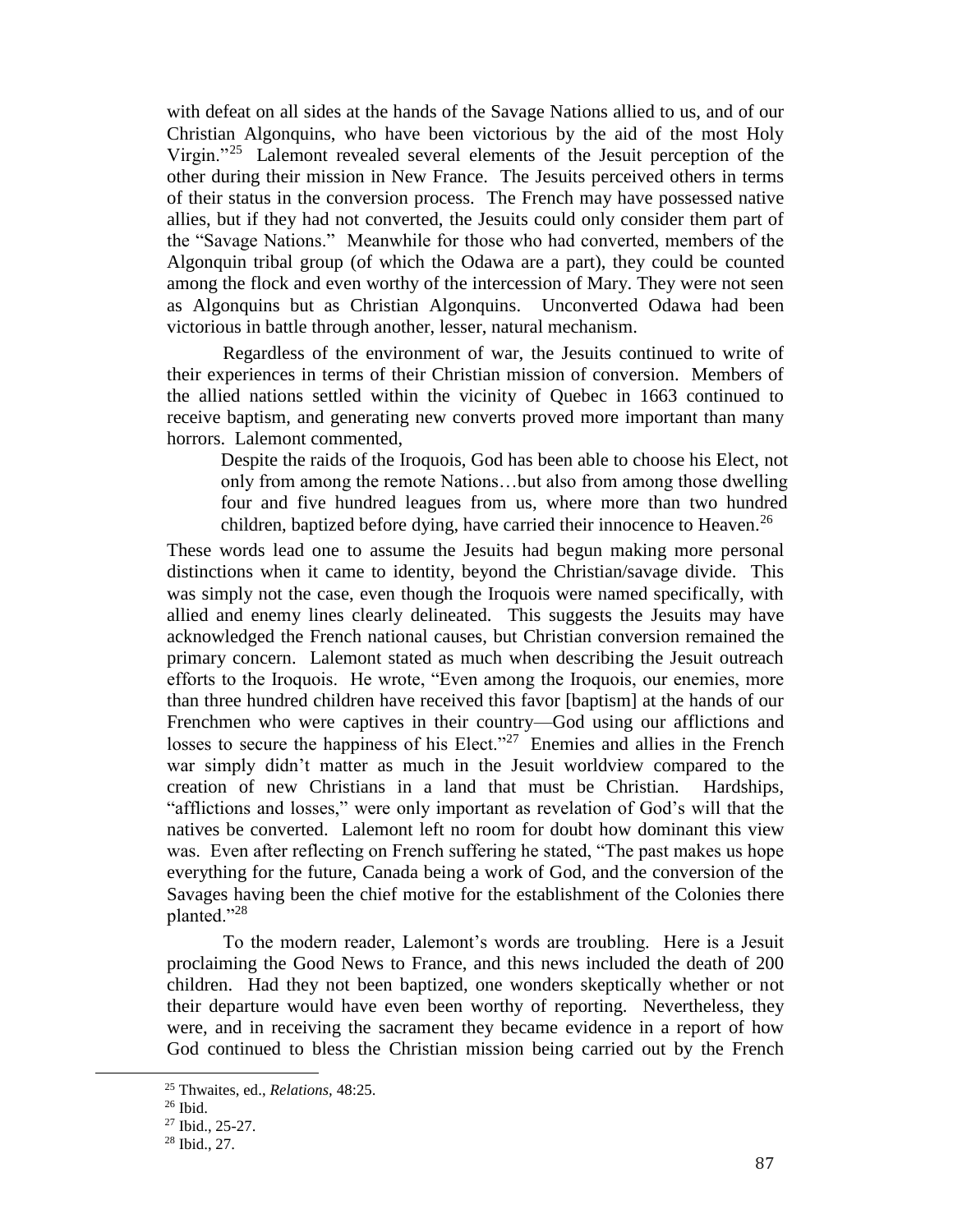Jesuits. That Frenchmen were captured by the enemy Iroquois was secondary to the "chief motive" as well. As prisoners, they were able to continue the Jesuit mission of conversion, and their suffering was worth it. Even enemy children had been able to receive the baptism, and this must be understood as God's will. All of this is significant in understanding Jesuit perceptions of native identity in New France. Whatever sense of horror one has, spreading the word meant winning souls for God, creator of heaven and earth, of all things visible and invisible. Nothing was more important in their perception.

The Jesuits even rationalized the torturing and killing of French enemies as means to the end of salvation for New France. An important author of these accounts was the Jesuit missionary René Menard. Menard was known to be fluent in both the Odawa and Huron languages, in addition to four other native languages.<sup>29</sup> In the Relation of 1659-1661, René Menard described how the Jesuits passively observed the judgment and execution of a male member of the Iroquois by their Algonquin allies. Throughout the process, the glory of God in securing conversion was the only concern. Menard wrote,

The Algonkins, who were the Judges and executioners of this criminal, did not use much formality in the matter. They were Algonkins and he professed himself an Iroquois; that was sufficient to prove him deserving of death by fire…he prepared himself for receiving holy Baptism, and did receive it a little before ascending the scaffold…Is it not a marvel to see a Wolf changed all at once into a lamb, and enter the fold of Jesus Christ, which he came to ravage? $30<sup>30</sup>$ 

The Algonquins escaped any judgment or even commentary for their actions. They were justified. The Iroquois captive's death only became significant when he was baptized, transformed from a minion against Christ's fold into one of the elect. The glory of successful conversion was what the Jesuits deemed important, far more so than the treatment of human life.

A final example of Jesuit writing must be examined to emphasize just how dominant the conversion mission was in determining how the Jesuits perceived identity of the other in New France. This example also speaks to the concern of using Jesuit writing in reconstructing their history. The glory of their Christian mission was the primary factor influencing Jesuit perception, even as they wrote of losses among their own ranks. This is especially evident in the report concerning the death of Father René Menard in 1660. The elder Jesuit had been staying with a small company among the Odawa. With little in the way of provisions and making negligible process in converting them, the father made his way through the wilderness, getting lost frequently, on the way to preach to Hurons who had been attacked by the Iroquois.<sup>31</sup> He finally met his end in the forest, feeble and exposed to the elements and mosquito bites. Two companions

<sup>29</sup> Louise P. Kellogg, "The First Missionary in Wisconsin," *The Wisconsin Magazine of History*, 4, no.4 (1921): 419.

<sup>30</sup> Thwaites, ed., *Relations,* 46: 89. \*It is worth noting here that the Iroquois in question belonged to what the Jesuits referred to as the Wolf Nation. Still, one cannot ignore the likely allusion to 1 Peter 5:8 which reads: "Be alert and of sober mind. Your enemy the devil prowls around like a roaring lion looking for someone to devour." To the Jesuits, the unbaptized were obstacles to God and thus aligned with the cause of the Devil.

<sup>31</sup> Thwaites, ed., *Relations,* 48: 127-129.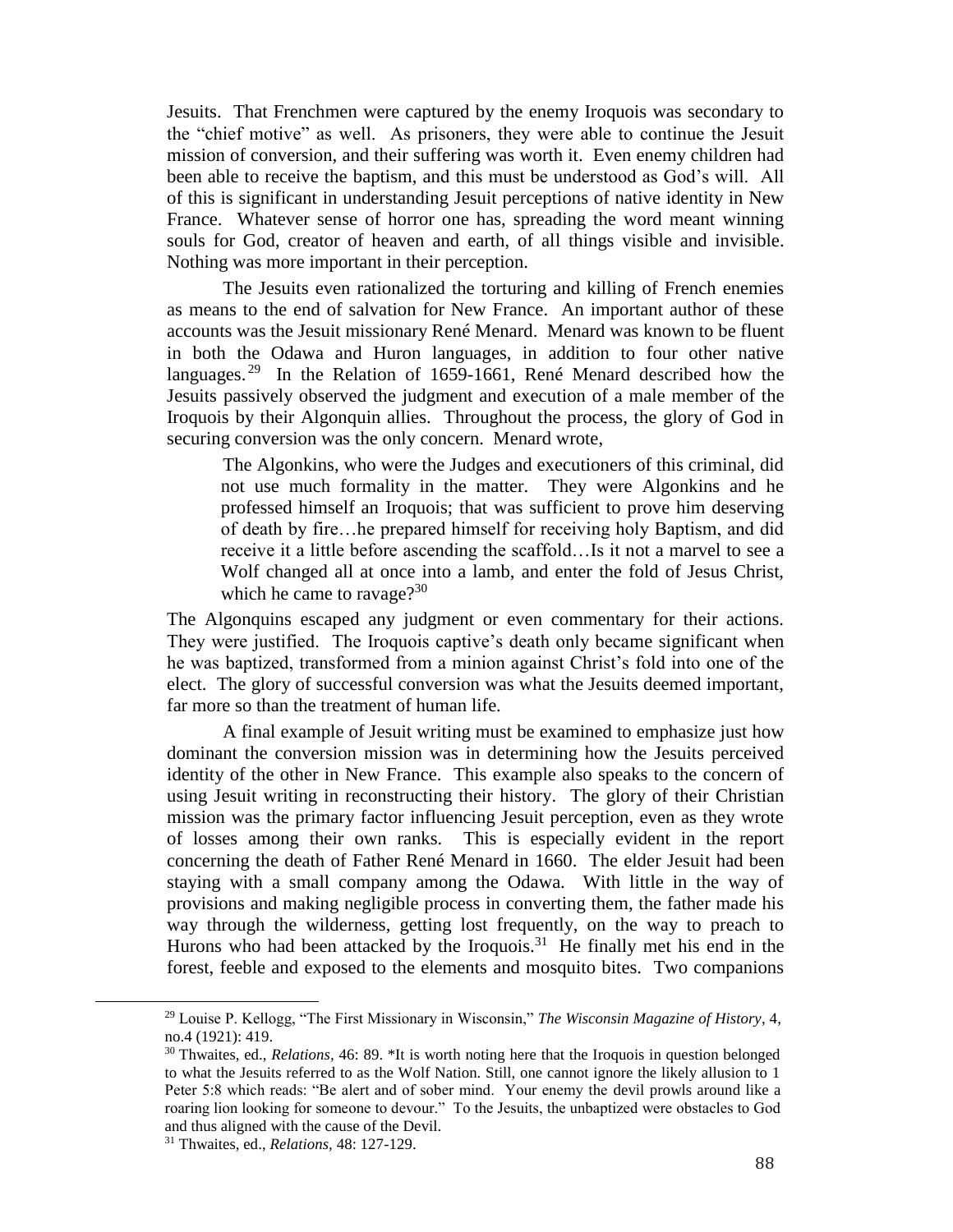were with him but could not help. One of them described Menard's last moments: "While he lingered alive, hunger and the other hardships drained his strength, and made that blessed soul leave its body, and go to enjoy the fruits of so many labors undergone by him for the Conversion of the Barbarians."<sup>32</sup> The Odawa had resisted his efforts. He was old and sickly, and yet Menard pushed on, driven by his holy mission only to die without achieving his last goals. To anyone else, the priest's death might be considered a foolish waste. Heading to preach to the Hurons, Menard relied on emotional gestures in his conversations with "savages."<sup>33</sup> It is hardly surprising the man and his small company got lost, and yet the critical commentary on the priest's death is that he was able to go to Heaven because of his efforts to convert the unbelievers.

A certain Jean Guerin was Menard's companion on this expedition, and his fate also reveals just what the Jesuits were willing to celebrate as God's rewards for their efforts of conversion. Lalemont wrote of his death:

…having devoted himself to us for the purpose of cooperating by his services in the conversion of the Savages…he met his death in that glorious calling, following his good Father to Heaven after following him so far on earth. For as soon as he learned of his death, he thought of nothing but quitting the Outaouax [Ottawa/Odawa], among whom he had been left, in order to go in search of the Father's body; but God had other plans for him and constituted him the Missionary-in-chief of that poor Church, which could not enjoy its Pastor's ministrations.<sup>34</sup>

Guerin was esteemed by his Jesuit brethren for supporting their conversion efforts, and Lalemont surely believed it as he described how God selected this man to be the chief missionary among the Odawa. It is a surprising way to interpret this situation, given that Geurin was accidentally shot in the side by Frenchmen and died almost instantly after uttering the name of Jesus and dropping to the ground. He was only one year into his ministry, though Lalemont was careful to point out that he did manage to baptize more than 200 children.<sup>35</sup> These examples demonstrate just how much conversion dominated Jesuit thought in New France in the  $17<sup>th</sup>$  century. It did not matter what hardships the Jesuits faced, be they raids from the Iroquois, earthquakes, the death of children, or even their own fates. The primacy of conversion controlled their perception of others and of themselves. Only after the Jesuits formed a perception of a group in terms of conversion did they begin to consider their personal identities. These conceptions as well, however, were subservient to the status of unconverted savage, and the Jesuits utilized manipulation of gender roles and expectations to gain new female converts.

#### **Jesuit Recognition of the Odawa as Others and Their Manipulation of Gender**

To begin, the Jesuits' relations with the Odawa as a whole were not favorable.

<sup>32</sup> Ibid., 137.

<sup>33</sup> Ibid., 135.

<sup>34</sup> Ibid., 145.

<sup>35</sup> Ibid.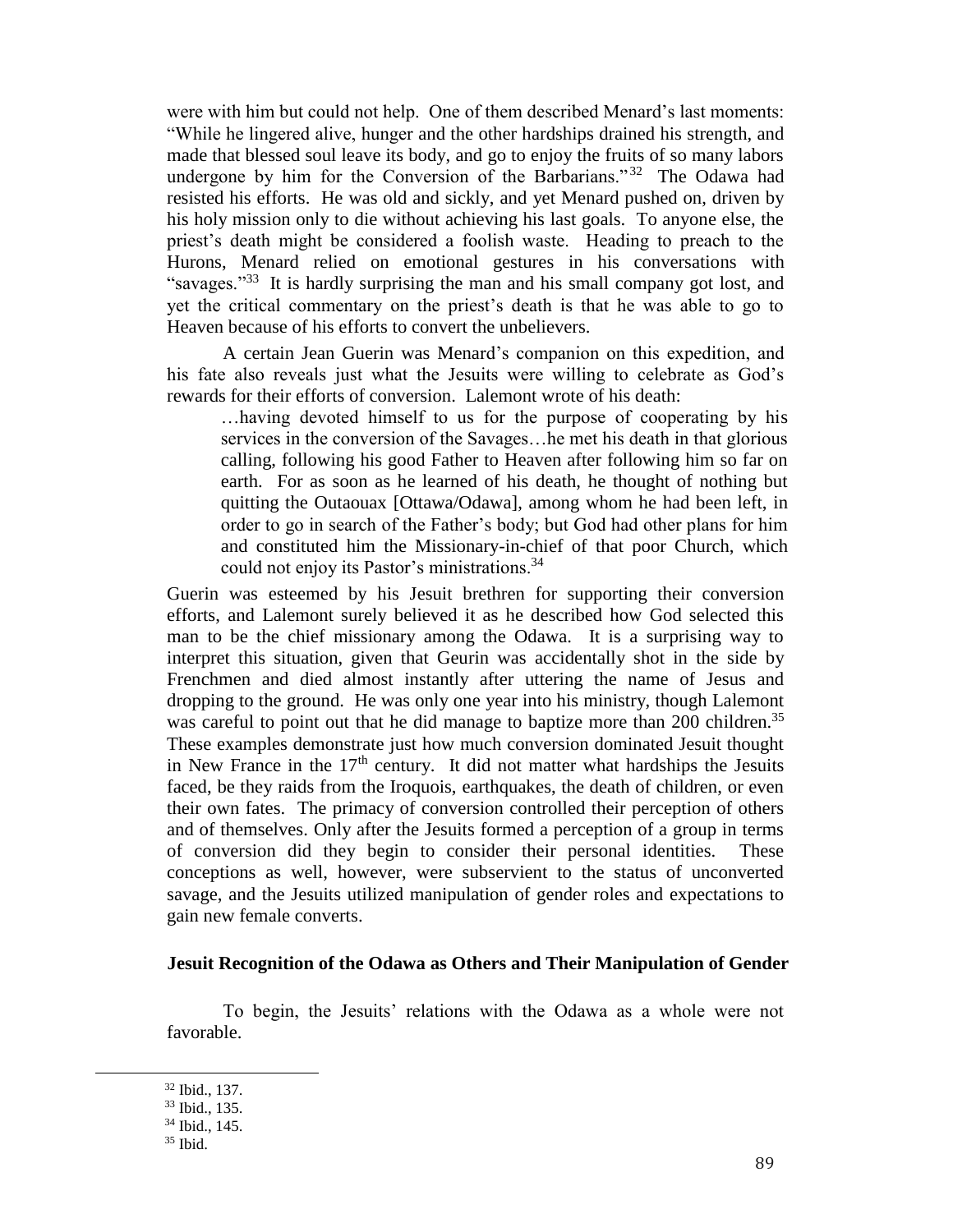They recognized traditional gender roles among the Indians, especially that of the mother caring for her babies, widows, and young women in general who engaged in what Jesuits considered sinful behaviors. They resolved to manipulate native women and mothers for the cause of conversion, and it is through this manipulation that one can see how the Jesuits recognized traditional female gender roles among them—at least in so far as they opened doors to conversion.

Evidence comes again from Father Menard, this time from a letter to Hierosme Lalement at Quebec in 1661. Menard began with the usual affirmation of the Christian mission. All that he saw was instructive in his conversion efforts, even the slander against Christianity among the Odawa. Despite all this, Menard concluded, "…God's kindness, which has guided me, has shown me that it was not without design that Paradise was to be peopled with these poor folk who, although they seem to be of the lowest degree, are men as well as the Europeans and the other nations of the earth."<sup>36</sup> Again, the Jesuit perception of the natives as people could only move beyond the Christian/Savage divide if the neophytes truly converted. When Menard discussed God's design, the notion that Paradise was destined to be populated by all peoples of the earth was dependent upon Christian conversion. Before conversion, the native were sufferers in iniquity that should be pitied, and Odawa women were often seen as in need of saving.

Menard offered an example of such a poor unfortunate in his description of an abandoned Odawa woman with two small children and described her in a way that framed her situation as an opportunity to inspire conversion. Of her he wrote,

I entered almost on all fours, and under that tree I found a treasure. It was a woman, abandoned by her Husband and her daughter, who had left her two little children, and they were dying…she expressed in these words: 'My brother,' she said to me, 'I know well enough that my people do not approve their discourses; but, for my part, I relish them very much, and what thou sayest is full of consolation.<sup>37</sup>

It is almost sickening to read that Menard's first thought upon seeing this woman left in a hovel with toddlers was that she was a "treasure." She was so because Menard recognized that she was a mother about to lose her children, a condition even among the hardened Odawa that made her susceptible to hearing the promises of the Christian faith. What's worse is that Menard was not even mostly concerned with saving her soul but that of her dying children who possessed no ability to resist or assert their identity. He wrote of their deaths:

But I prized much more highly the opportunity that God gave me for assuring myself of the salvation of the 2 little Innocents, by administering baptism to them. I returned some days afterward to see that good creature, and I found her fully resolved to serve God…she never failed to do so, no matter what affairs she had on hand or how pressed she Was to obtain her wretched livelihood.<sup>38</sup>

<sup>36</sup> Thwaites, ed. *Relations,* 46: 127.

<sup>37</sup> Ibid., 127-129.

<sup>38</sup> Ibid,. 129.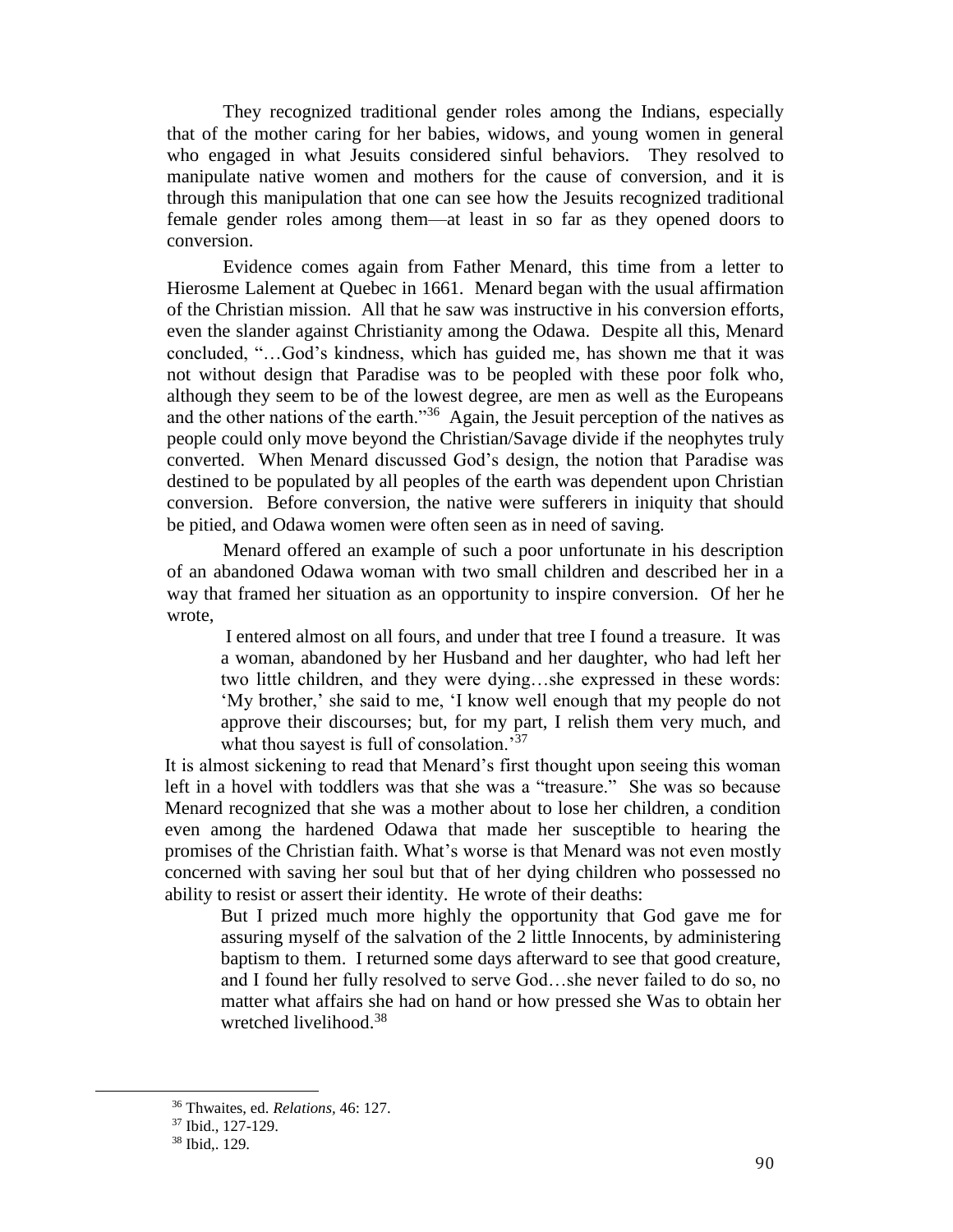an appropriate target of conversion in her desperation. This is why she listened to his words, for the sake of her dying children, and the father was only too happy to offer their eternal salvation. They were prizes of the holy mission, innocent and secure in their departure to heaven. The woman gave up attachment to her own culture's ideology, but in her new devotion she was still considered a "creature" who must earn her "wretched livelihood." There is no mention of the woman having received baptism in the letter, and Menard made no further mention of her in the narrative. She proved useful as an example of how the Jesuits could fulfill God's promise of salvation in the new world—a process that accepted the manipulation of a mother's weakness to sway even the spiteful Odawa. It is worth noting here as well that in relating this information to Lalemont, Menard offered information that could be used to arm other priests engaged in this spiritual work. Menard embellished the narrative to show the potential of targeting sick mothers to win converts. He described one of the Odawa woman's children, not even 2 years old by his estimation, observing his mother in prayer before eating and raising his hand to his forehead as if to make the sign of the cross. This attribution of complicated abstract thought by a dying child made for an inspiring tale for Jesuits seeking to find a way to penetrate difficult and unreceptive cultures.<sup>39</sup>

Another example of how the Jesuits recognized traditional gender roles among the Odawa women can be seen in their manipulation of widows. Menard, again writing to Lalement, counted two widows among those saved in New France as worthy exemplars of conversion work. The first was an older woman with 5 children who was concerned for the life of her 16-year-old daughter. Menard wrote that she approached him and begged that, "…God might have pity on her and restore her [the daughter's] health, which she had lost some months ago. She was suffering from a chronic catarrh…I made her pray, and then had her bled…This induced the Mother to come with all her family and ask that they also might pray to God."<sup>40</sup> Menard again set an example of how the Jesuits can gain ground with the Odawa for the sake of conversion. Widows with older children whose illnesses could be treated successfully opened the possibility of winning converts. The other widow of note was much younger but no less vulnerable. Her husband had been killed by an Iroquois six years prior, and she spent most of her time with her mother. She also sought out the promise of the Jesuits and became a convert. So ardent was her faith that Menard wrote that, "It seems as if God chose her in the place of some Christian women of 3 Rivers…For she began to serve God so fervently that the others left her; and she heeded my words and the impulses of grace more than anything that deranged persons could say in their ill humor."<sup>41</sup> Again, the Jesuits saw the potential in the manipulation of women in vulnerable positions. Desperation led them to seek out salvation in this world and the next, even if it meant renouncing their own culture and embracing the Catholic faith. The desire for the Christian promise and the aid of the Jesuits could create lasting devotion, and this was a reality that the Jesuits willingly exploited to further their efforts—all for the glory of God.

<sup>39</sup> Ibid.

<sup>40</sup> Ibid., 135.

 $41$  Ibid.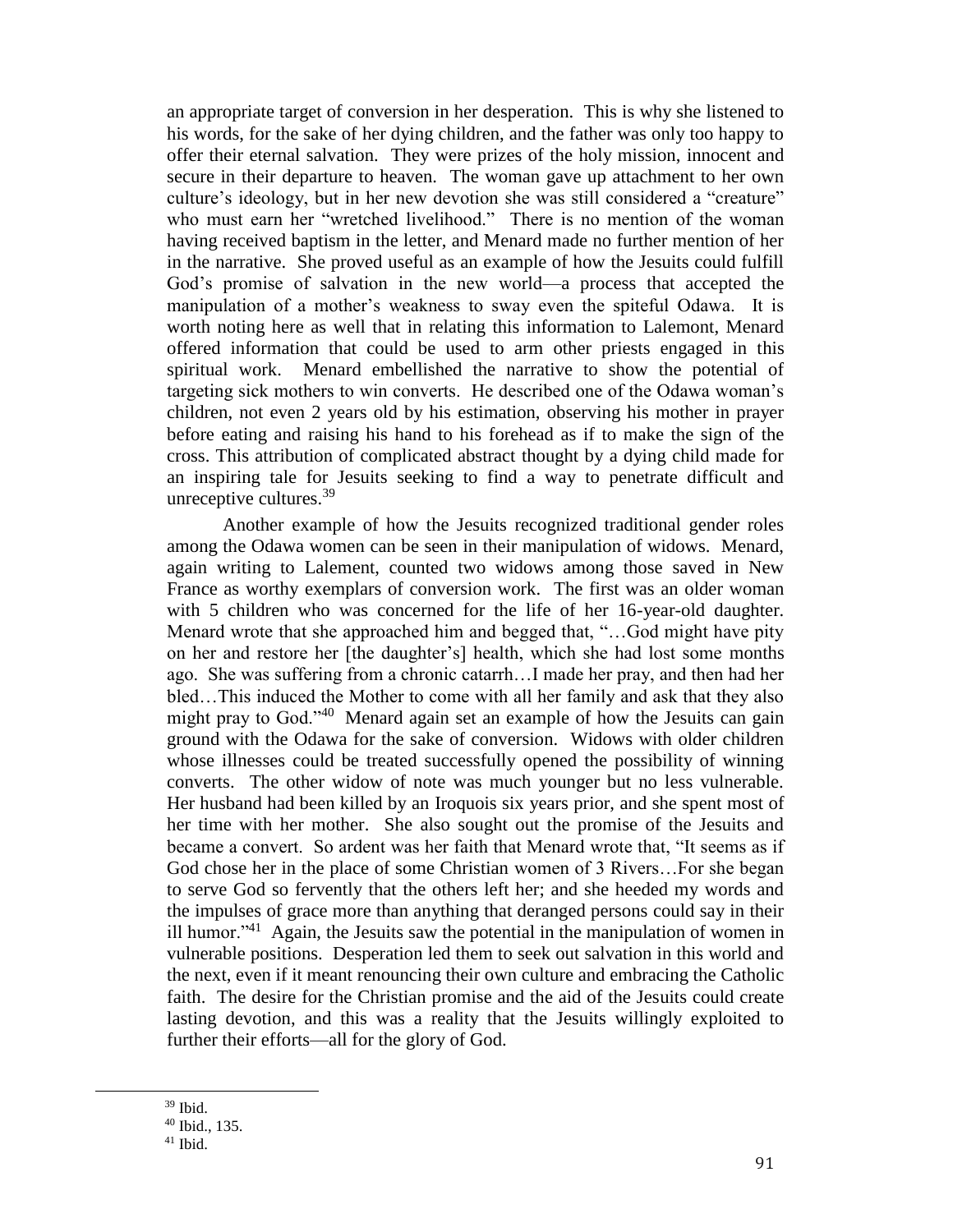#### **Conversion Leads to Subjugation for Odawa Women**

Once the Jesuits in New France found that manipulation of mothers and widows offered them an opportunity to win over the Odawa, their perception of those women who converted changed dramatically. The Jesuit perception of the natives began with seeing them simply as savages to be converted. Their fates were unimportant as long as ground could be gained for their heavenly purpose. In approaching the Odawa nations, the Jesuits in New France encountered a fiercely proud people who enjoyed their way of life and wished to continue doing so. This created great disdain among the Jesuits for groups such as the Sinagaux Odawa. Seeing vulnerable women, such as abandoned mothers and widows, the Jesuits seized an opportunity to add numbers to the Christian populace. Without being Christian, they were merely sinful and savage women who could pose threats to men's virtue. However, once conversion had been completed satisfactorily with the Jesuits, another shift in their perception of Odawa women took place. They became Christian women separated from their former identities. They were proper Daughters of Eve, dangerously susceptible to the sins of the New World and in need of protection.

To begin examining how this step in the evolution of Jesuit perception of the Odawa took place, attention should be paid to a letter written by Jacques Marquette. Marquette made it known just how determined the Odawa were to maintain their culture, highlighting their use of "juggleries." Jugglers were medicine men, and Marquette wrote of an instance when a sick Kiskakonk Odawa woman desired their assistance to cure her ailment. She asked for a specific dance. This was a heathen act and entirely unacceptable in the presence of those who had converted and become proper Christians. Marquette wrote, "I pointed out to them this woman's impiety as well as the juggler's…An old Christian immediately took the word, and told the Nation that the young people's dissolute conduct must be stopped, and that the Christian girls must never be permitted to be present at those dances."<sup>42</sup> Marquette's preoccupation with the presence of Christian girls being present as the medicine men performed their dance for the ailing woman deserves attention. He was not concerned for this sick Odawa woman. She was demanding a pagan ritual instead of seeking the healing powers of God or his Jesuits. The whole scene must be made an example of sin, and it was not the savages who put an end to it. It was an "old Christian" (presumably an Odawa convert) who demanded the medicine men stop their ritual and let it be known that Christian girls should never be exposed. Here again we see the old divide between Christian and savage. Interestingly, though, there are members among the Odawa who have converted and are no longer considered "creatures" like the abandoned woman. The Jesuits won over Odawa female youth and accepted them into the Christian fold. Their native identities were replaced with Christian ones, and as Christian women, they were recognized to be more susceptible to sin because of Eve's sin in the Garden of Eden.

It is unfortunate that much of the commentary on Odawa women as Christian women largely came from the reports of men speaking about women with painfully limited insight tainted by religious sexism. Nevertheless, the Jesuits' documents were replete with examples of projecting Christian morality on

<sup>42</sup> Thwaites, ed. *Relations,* 54: 173-175; *Relations,* 60: 225.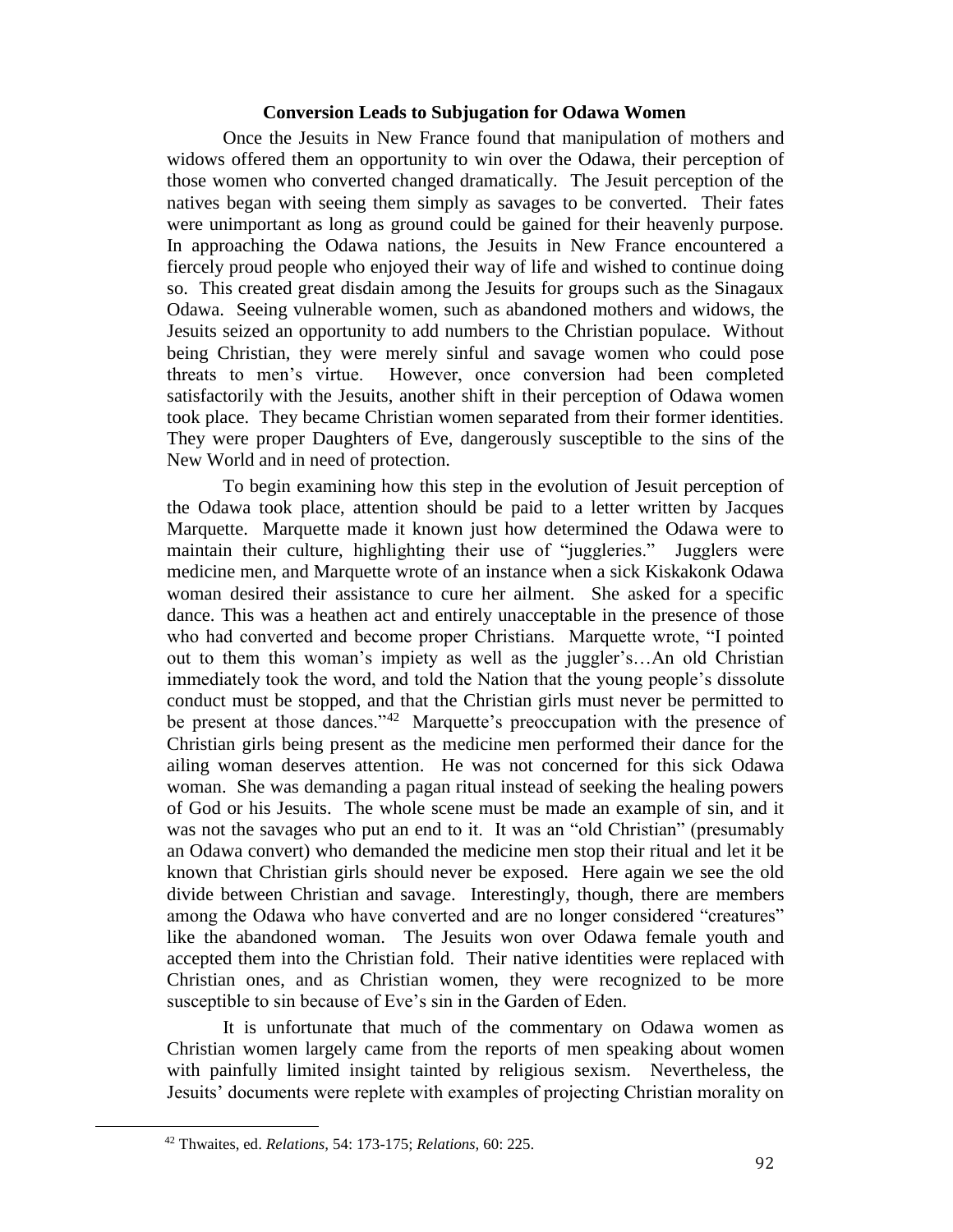women whose culture had always been reluctant to embrace the religion. Nevertheless, the priests in their writing set up examples of the ideal converted woman, and in many ways the criticisms of the sinful woman centered around their sexual lives. In many instances, these two conceptions were often discussed together, as if to make the agenda of conversion clearer. Examples of this exaggerated holy woman do offer insight to how the Jesuits thought of Odawa women in the  $17<sup>th</sup>$  century. They revealed the religious lifestyle they were ordered to impose on these native women, a lifestyle they should relish if they ever hoped to be saved by God. For example, in speaking with a male neophyte that would later completely convert, Father Menard noted a seemingly dangerous flaw. He was unmarried. This surprisingly earned him respect after the Odawa male, later baptized Louis, let his motivations for bachelorhood be known—He needed a *virtuous* woman. Menard wrote of this man:

But I heard that he was not married, and I persuaded myself that he was worse than those who were settled. I found here, however, that in fact he was not so; and, what is more, that although he was sought after because he was clever and belonged to a great family, he nevertheless rejected the advances of all the girls or women who lived with him, and that they could never draw any licentious or indecent word from him—so much so that none amused themselves by importuning him in that direction.<sup>43</sup>

Louis was a particularly interesting neophyte in Menard's eyes. He possessed the spiritual strength to resist the sexual relations sinful women and girls wanted to share with him, and he did it seemingly with enough ease that no one pushed the matter on him. In Menard's estimation, resisting the sexual advances of sinful women could've also inspired the natives to convert. He stated of Louis, "…[He] has excited the admiration of our savages by resisting, with a constancy unknown among them, all the temptations of the spirit of impurity, which are probably as frequent here as in any other place in the world."<sup>44</sup>

When Menard questioned Louis as to why he has remained single, he was equally impressed with his answer that he wished to marry a virtuous and intelligent woman. He was especially pleased because Louis said he certainly did not want to marry the kind of typical Odawa woman in that area. He related to Menard:

'No, my Brother,' he said; 'but what I am resolved to do is not to live in the fashion of my people, or to unite myself with any woman who has a coarse mind, such as I find very common here in that sex. I will never marry unless I find a chaste woman, who is not abandoned like those of this country.<sup>45</sup>

Menard revealed here two specific details of the Jesuit perception of the Odawa woman, perfected by Christian conversion, by including details of everything she was not as a "savage." The unconverted women and girls lacked intelligence and practiced sexual debauchery. Only a "chaste woman," a good Christian woman

<sup>43</sup> Thwaites, ed. *Relations,* 46: 131.

 $44$  Ibid.

<sup>45</sup> Ibid., 133.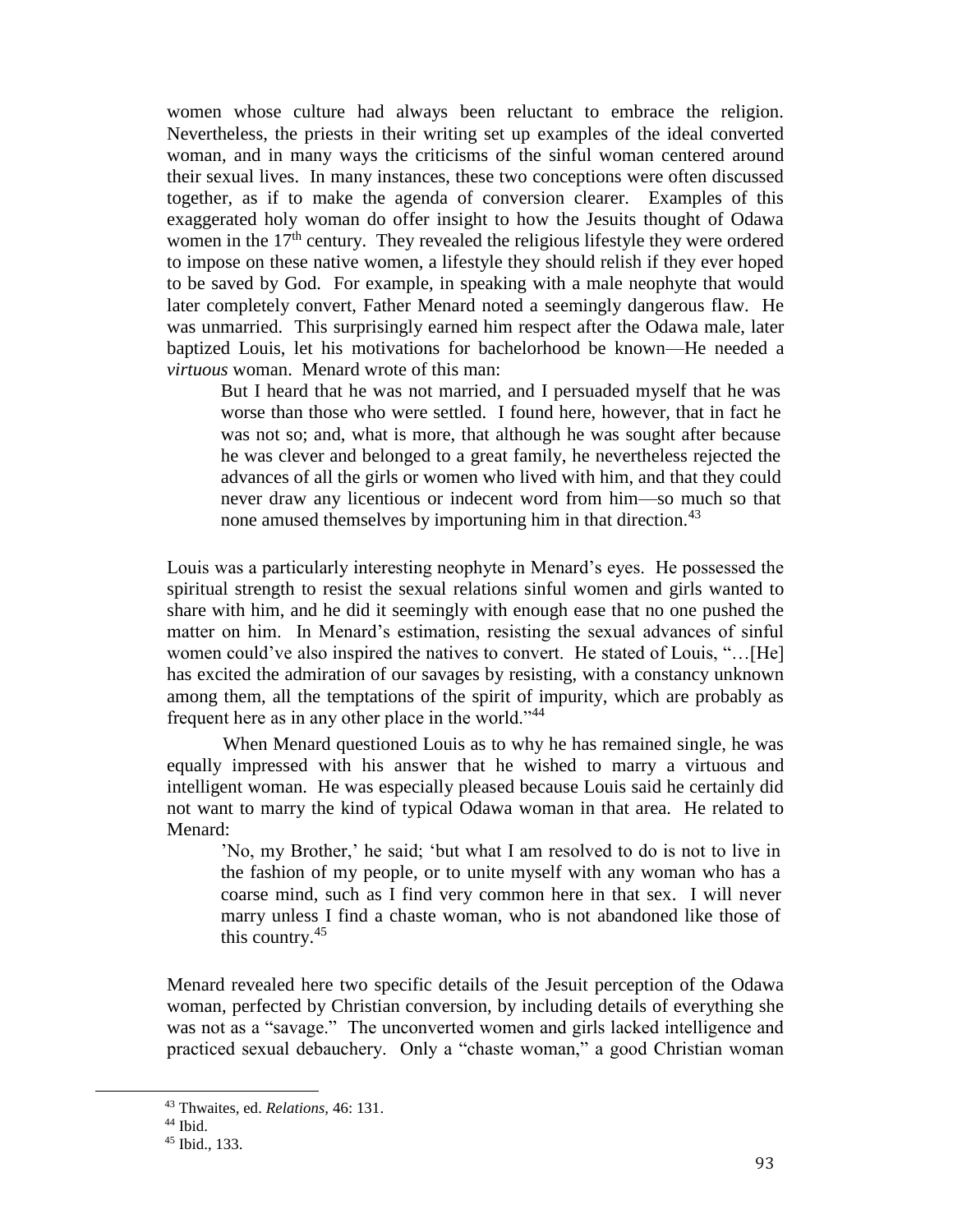without sexual proclivities, could be considered a worthy wife.

Another discussion of ideal virtuous Odawa women, if they were ever baptized, comes from Father Lalemont's relation of 1662-64. The story told of a more virtuous man being revered above the sinful-seeming unconverted Odawa women. This virtuous man was none other than Jean Guerin, the companion to Father Menard when he died, who became the missionary-in-chief. Lalemont reported that while he lived among the Odawa, he engaged in solitary prayer every morning, and the natives marveled at his ability to pray even during his sleep in a mysterious fashion.<sup>46</sup> Perhaps his greatest quality, however, was his refusal to be tempted by the female natives. Lalemont stated,

> "So reserved was he with women that he would not look them in the face. When he tried to persuade his Companions to follow his example, they used to answer him laughingly…wishing to reproach him with having let the Savage women rob him of many things because of his unwillingness to look at them."<sup>47</sup>

Jean Guerin, who was not even a proper Jesuit or priest, provided an important lesson in virtue to his companions. The Odawa and the French who lived among them must have been aware the temptation of women.

Still, the unconverted were primarily seen as savages. The Jesuits in their time in New France did not hesitate to prop up the virtuous Christian female converts as prime models for other Odawa women to follow. This is perhaps best seen in the report on an Algonquin woman named Tegahkouita, who was captured by the Iroquois, otherwise known as Catherine, the Iroquois Saint. The Jesuits touted Tegahkouita as the saintly model of the converted Odawa (and really, of all Algonquin groups) woman. According to the report, she even embodied the spirit of Christian duty in her captivity. For example, it is written that Tegahkouita had a dislike for "all this finery which was appropriate to her sex."<sup>48</sup> Further, she looked back on the times she obeyed her Iroquois parents (in wearing finery) and considered it a sin. Upon conversion it is said that she willingly sought out extreme penance and "almost continual tears."<sup>49</sup> The fathers noted that even during times when the rest of the natives would regularly engage in debauchery, Tegahkouita saw an opportunity to know "early those of whom God wished to make use, to conduct her to the highest degree of perfection." Instead of engaging with the other natives, she conducted herself with "modesty and sweetness" as she assisted the missionaries.<sup>50</sup> The story of Tegahkouita, in persevering in captivity among the enemy, provided the sinful, savage, and uncoverted Odawa woman a guidebook to proper Christian behavior and identity. It is ironic that Catherine had to struggle to maintain her Algonquin identity among the Iroquois, only to have the Jesuits exploit her and still manage to rob her of her cultural identity.

<sup>46</sup> Thwaites, ed. *Relations,* 48: 147.

<sup>47</sup> Ibid.

<sup>48</sup> William Ingraham Kip, trans.*The Early Jesuit Missions in North America* (New York: Wiley and Putnam, 1846), 83.

 $49$  Ibid.

<sup>50</sup> Ibid., 85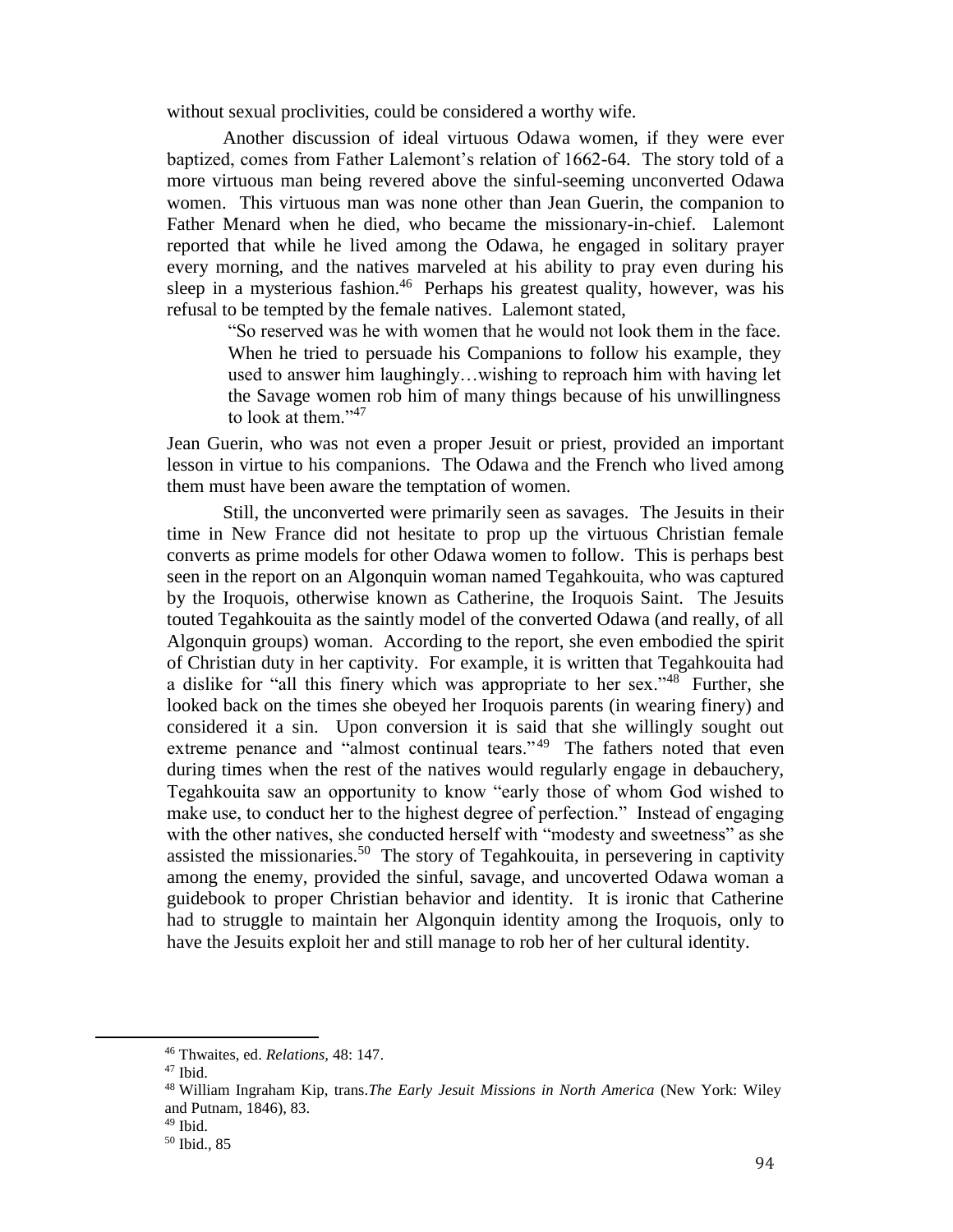#### **Conclusion**

The Jesuit relations with the natives in New France represented a key portion of Native-French relations, and their religious imperialistic zeal has not figured as much in the general historiography. Among native groups, the Odawa have received considerably less scholarly attention, most likely because they proved difficult partners in their relationship with the French. While most histories of New France have painted these relationships as being more harmonious compared to those with other European colonizers, the Jesuit perception of native identity reveals a much more sinister reality. For the Odawa, the Jesuits could not even conceive of them as proper humans while they remained "savages" unreceptive to Christian teaching. This was so much the case that Jesuits such as Jacques Marquette considered not even preaching to groups like the Sinagaux Odawa. Odawa women opened the opportunity for the Jesuits as they found them in vulnerable positions that could be exploited. Only with the promise of conversion did they eventually recognize the women as women, and immediately their attention turned back to their original purpose—conversion for the salvation of souls and setting examples of proper female Christian conduct. Despite the modern reader's reaction, the Jesuits in New France in the 17<sup>th</sup> century would claim these exploitations of culture and identity were worth it, even if it meant disregarding Odawa identity—all for the glory of God.